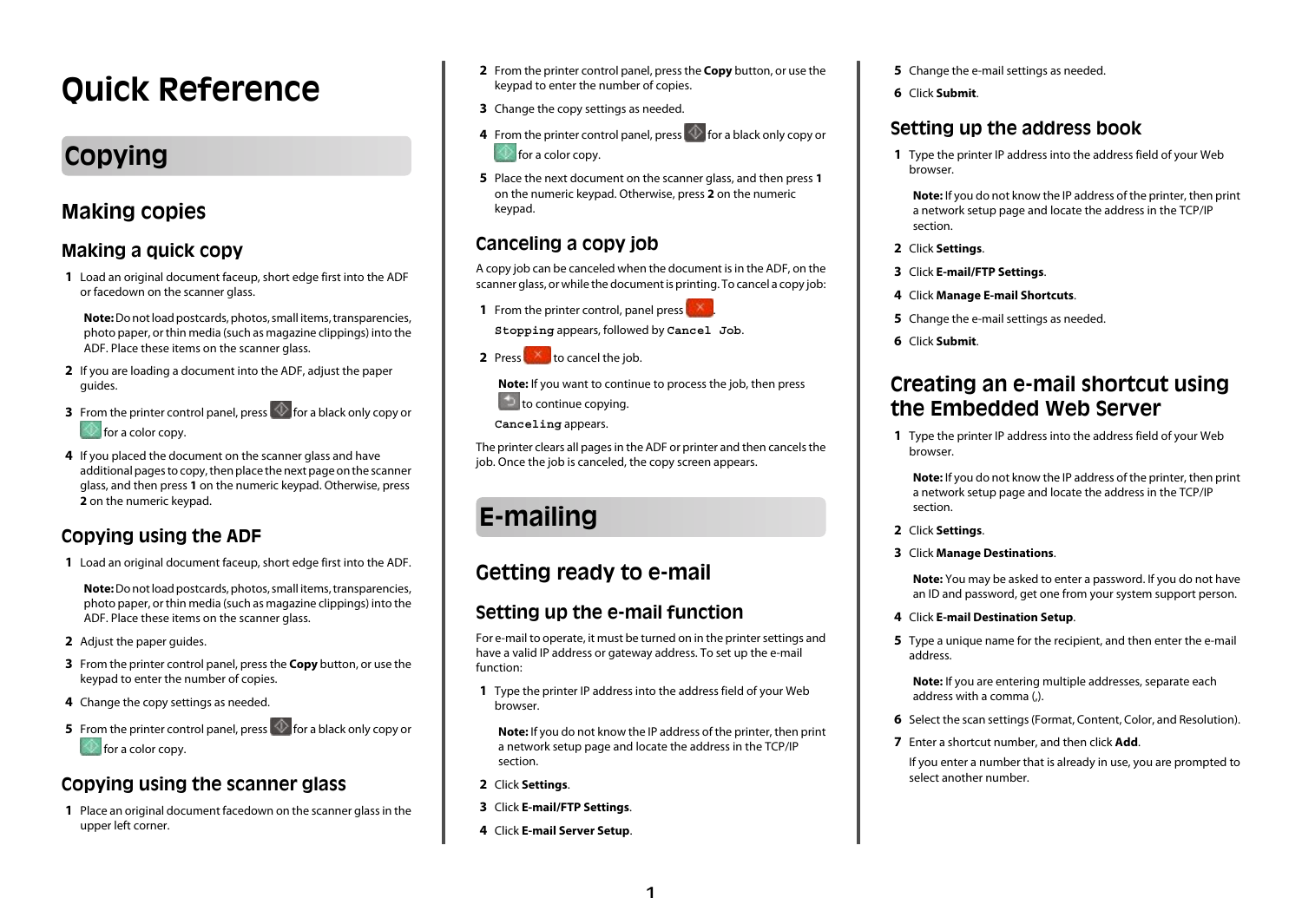## **Canceling an e-mail**

An e-mail can be canceled when the document is in the ADF or on the scanner glass. To cancel an e-mail:

**1** From the printer control panel, press

**Stopping** appears, and then **Cancel Job** appears.

**2** Press to cancel the job.

**Note:** If you want to continue to process the job, press **the inter**continue scanning the e-mail.

**Canceling** appears.

The printer clears all pages in the ADF and then cancels the job. Once the job is canceled, the copy screen appears.

# **Faxing**

## **Sending a fax**

### **Sending a fax using the printer control panel**

**1** Load an original document faceup, short edge first into the ADF or facedown on the scanner glass.

**Note:** Do not load postcards, photos, small items, transparencies, photo paper, or thin media (such as magazine clippings) into the ADF. Place these items on the scanner glass.

- **2** If you are loading a document into the ADF, then adjust the paper guides.
- **3** From the printer control panel, press the **Fax** button.

**To:** appears on the first line, and the time and date appear on the second line.

**4** Enter the fax number, and then press  $\mathcal{D}$ .

#### **Notes:**

- **•** To place a dial pause within a fax number, press the **Redial/Pause** button. The dial pause appears as a comma on the Fax to: line. Use this feature if you need to dial an outside line first.
- Press to move the cursor to the left and delete a number.
- To use a fax shortcut, press , and then press the arrow buttons until the fax shortcut you want appears. Then, press  $\circledast$
- **5** Press **1** to enter another fax number, or press **2** to end fax number entry.
- **6** Press  $\Phi$  to send a black only fax or the send a color fax.

### **Sending a fax using the computer**

Faxing from a computer lets you send electronic documents without leaving your desk. This gives you the flexibility of faxing documents directly from software programs.

#### **For Windows users**

#### **Notes:**

- **•** In order to perform this function from your computer, you must use the PostScript printer driver for your printer.
- **•** Verify that the fax option is installed in the printer driver.
- **1** With a file open, click **File**  $\rightarrow$  **Print**.
- **2** Click **Properties**, **Preferences**, **Options**, or **Setup**.
- **3** Click the **Other Options** tab, and then click **Fax**.
- **4** On the Fax screen, type the name and number of the fax recipient.
- **5** Click **OK**, and then click **OK** again.
- **6** Click **OK**.

#### **For Mac OS X version 10.2 and 10.3 users**

- **1** With a document open, choose **File** > **Print**.
- **2** From the print options pop-up menu, choose **Job Routing**.
- **3** Select **Fax**, and then enter the recipient name, number, and other information as needed.
- **4** Click **Print**.

#### **For Mac OS X version 10.4 or later users**

**1** With a document open, choose **File** > **Print**.

- **2** From the PDF pop-up menu, choose **Fax PDF**.
- **3** Type the fax number in the To field, and enter other information as needed.

#### **4** Click **Fax**.

If you receive an error, "No fax modems were found", follow these directions to add your printer as a fax:

- **a** From the Printer pop-up menu, choose **Add Printer**.
- **b** Select the printer from the dialog that appears.
- **c** From the Print Using pop-up menu, choose **Select a driver to use**.
- **d** From the list, choose your printer fax model, and then click **Add**.

## **Creating shortcuts**

### **Creating a fax destination shortcut using the Embedded Web Server**

Instead of entering the entire phone number of a fax recipient on the printer control panel each time you want to send a fax, you can create a permanent fax destination and assign a shortcut number. You can create a shortcut to a single fax number or a group of fax numbers.

**1** Type the printer IP address into the address field of your Web browser.

**Note:** If you do not know the IP address of the printer, then print a network setup page and locate the address in the TCP/IP section.

- **2** Click **Settings**.
- **3** Click **Manage Destinations**.

**Note:** A password may be required. If you do not have an ID and password, get one from your system support person.

- **4** Click **Fax Shortcut Setup**.
- **5** Type a unique name for the shortcut, and then enter the fax number.

To create a multiple-number shortcut, enter the fax numbers for the group.

**Note:** Separate each fax number in the group with a semicolon  $\left( \cdot \right)$ .

**6** Assign a shortcut number.

If you enter a number that is already in use, you are prompted to select another number.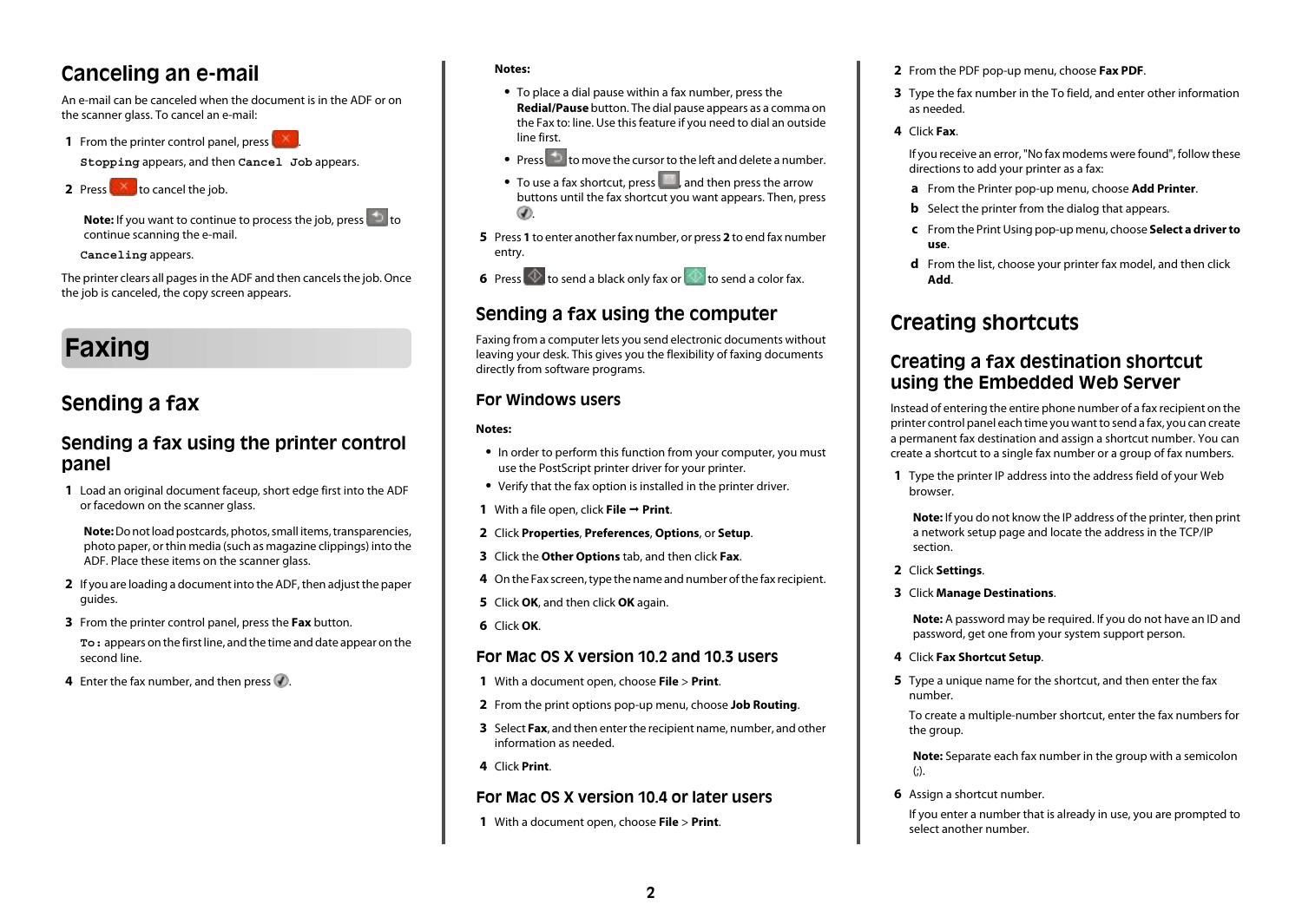**7** Click **Add**.

### **Creating a fax destination shortcut using the printer control panel**

**1** Load an original document faceup, short edge first into the ADF or facedown on the scanner glass.

**Note:** Do not load postcards, photos, small items, transparencies, photo paper, or thin media (such as magazine clippings) into the ADF. Place these items on the scanner glass.

- **2** If you are loading a document into the ADF, then adjust the paper guides.
- **3** From the printer control panel, press the **Fax** button.

**To:** appears on the first line, and the time and date appear on the second line.

4 Press

#### **Address Book Search** appears.

- **5** Press the arrow buttons until **Add** appears, and then press  $\mathbf{\mathcal{P}}$ .
- **6** Press the arrow buttons until **Enter Fax Number** appears, and then press  $\mathcal{D}$ .
- **7** Enter the fax number, and then press  $\mathcal{D}$ .
- **8** Press **1** to enter another fax number, or press **2** to end fax number entry.
- **9** After selecting **2=NO**, **Enter Name** appears.
	- **a** Press the button on the keypad that corresponds with the letter you want. The first time you press the button, the number for that button appears. When you press the button again, one of the letters assigned to that button appears.
	- **b** Press the right arrow button to move to the next space, or wait a few seconds and the cursor will move to the next space.
	- **c** Once the fax name is entered, press  $\mathcal{D}$ . **Save as Shortcut** appears.
	- **d** Enter the shortcut number, and then press  $\mathbf{\nabla}$ .

## **Canceling an outgoing fax**

A fax can be canceled when the document is in the ADF or on the scanner glass. To cancel a fax:

**1** From the printer control panel, press

**Stopping** appears, and then **Cancel Job** appears.

**2** Press to cancel the job.

**Note:** If you want to continue to process the job, press **the interest** resume scanning the fax.

**Canceling** appears.

The printer clears all pages in the ADF and then cancels the job.

# **Scanning to an FTP address**

## **Scanning to an FTP address**

### **Scanning to an FTP address using the keypad**

**1** Load an original document faceup, short edge first into the ADF or facedown on the scanner glass.

**Note:** Do not load postcards, photos, small items, transparencies, photo paper, or thin media (such as magazine clippings) into the ADF. Place these items on the scanner glass.

- **2** If you are loading a document into the ADF, then adjust the paper guides.
- **3** From the printer control panel, press the **Scan/Email** button.
- **4** Press the arrow buttons until FTP appears, and then press  $\mathcal{D}$ .
- **5** Type the FTP address.
- **6** Press  $\Phi$  to send a black-only copy or to send a color copy.

### **Scanning to an FTP address using a shortcut number**

**1** Load an original document faceup, short edge first into the ADF or facedown on the scanner glass.

**Note:** Do not load postcards, photos, small items, transparencies, photo paper, or thin media (such as magazine clippings) into the ADF. Place these items on the scanner glass.

- **2** If you are loading a document into the ADF, then adjust the paper guides.
- **3** From the printer control panel, press the **Scan/Email** button.
- **4** Press the arrow buttons until FTP appears, and then press  $\mathcal{D}$ .
- **5** Press  $\left($   $\#$   $\right)$ , and then enter the recipient's shortcut number.

**6** Press **1** to enter another shortcut or press **2** to end the shortcut entry.

After you press **2**, **Press Start To Begin** appears.

**7** Press  $\Phi$  to send a black-only copy or to send a color copy.

## **Creating an FTP shortcut using the Embedded Web Server**

**1** Type the printer IP address into the address field of your Web browser.

**Note:** If you do not know the IP address of the printer, then print a network setup page and locate the IP address in the TCP/IP section.

- **2** Click **Settings**.
- **3** Under Other Settings, click **Manage Destinations**.

**Note:** A password may be required. If you do not have an ID and password, then contact your system support person.

- **4** Click **FTP Shortcut Setup**.
- **5** Select the scan settings (Format, Content, Color, and Resolution).
- **6** Enter a shortcut number, and then click **Add**.

If you enter a number that is already in use, you are prompted to select another number.

## **Scanning to a computer or flash drive**

## **Scanning to a computer**

**1** Type the printer IP address into the address field of your Web browser.

**Note:** If you do not know the IP address of the printer, then print a network setup page and locate the address in the TCP/IP section.

- **2** Click **Scan Profile**.
- **3** Click **Create Scan Profile**.
- **4** Select your scan settings, and then click **Next**.
- **5** Select a location on your computer where you want to save the scanned output file.